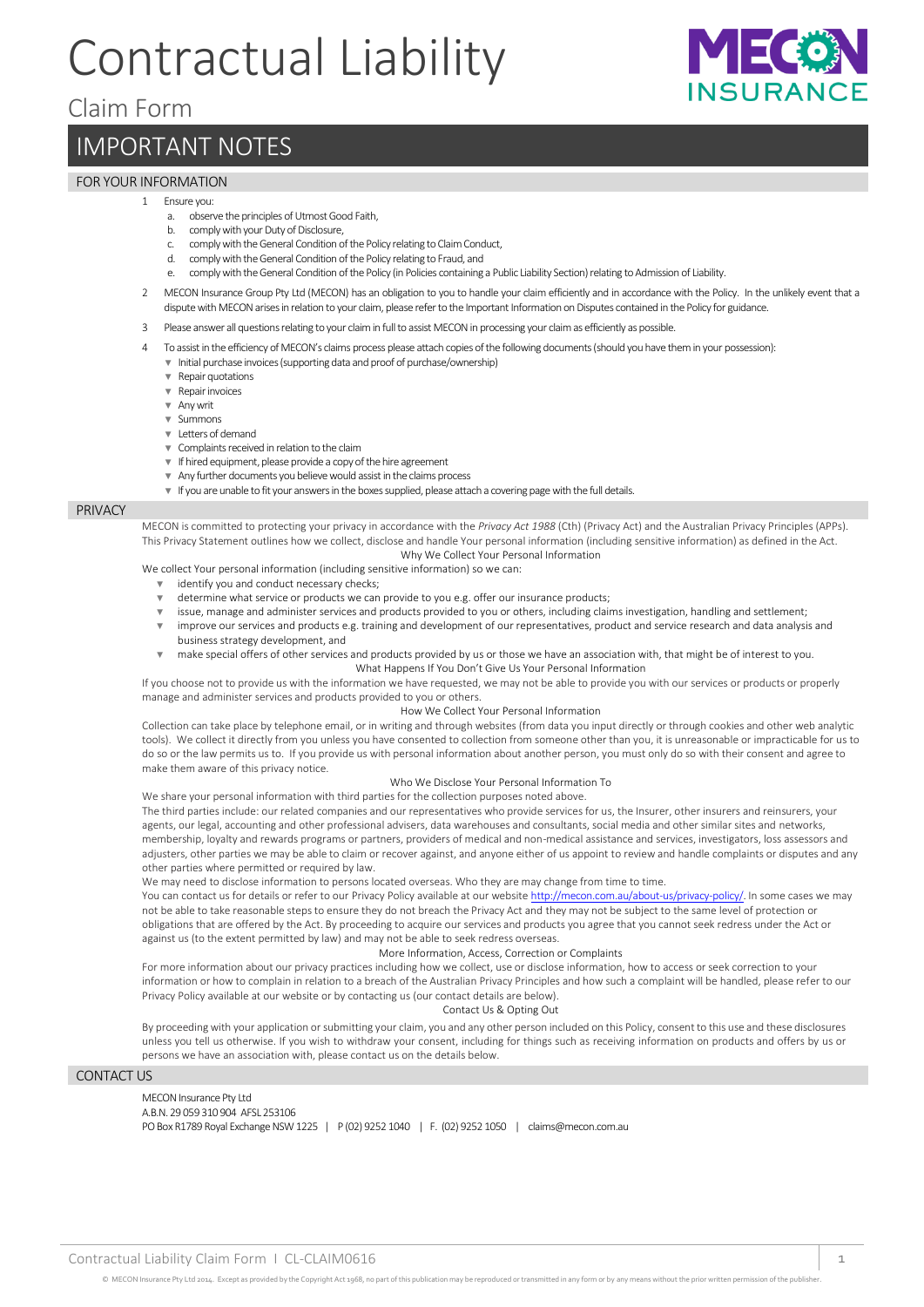| 1. INSURED'S DETAILS                 |                                                       |          |                                                     |          |          |
|--------------------------------------|-------------------------------------------------------|----------|-----------------------------------------------------|----------|----------|
| Policy Details                       |                                                       |          |                                                     |          |          |
|                                      | Policy Number                                         |          | Brokers Claim Number                                |          |          |
| Name of Insured                      |                                                       |          |                                                     |          |          |
| Contact Person                       |                                                       |          |                                                     |          |          |
|                                      | First Name                                            |          | Last Name                                           |          |          |
|                                      |                                                       |          |                                                     |          |          |
|                                      | Work Phone Number                                     |          | Mobile Phone Number                                 |          |          |
|                                      |                                                       |          |                                                     |          |          |
|                                      | Email                                                 |          |                                                     |          |          |
| Address for notices                  |                                                       |          |                                                     |          |          |
|                                      | Number, Street Address                                |          |                                                     |          |          |
|                                      |                                                       |          |                                                     |          |          |
|                                      | Suburb                                                |          | State                                               | Postcode |          |
| Goods and Services Tax               | 2. GOODS AND SERVICES TAX (GST) DETAILS               |          |                                                     |          |          |
|                                      | Are you Registered for GST                            |          |                                                     | Yes      | No       |
|                                      | GST % (If varied from 100%)                           |          | Percentage                                          |          | $\%$     |
|                                      |                                                       |          |                                                     |          |          |
| Australian Business Number           |                                                       |          |                                                     |          |          |
|                                      |                                                       |          | ABN                                                 |          |          |
| 3. GENERAL INFORMATION               |                                                       |          |                                                     |          |          |
| Nature of the project or<br>contract |                                                       |          |                                                     |          |          |
|                                      |                                                       |          |                                                     |          |          |
|                                      |                                                       |          |                                                     |          |          |
|                                      |                                                       |          |                                                     |          |          |
|                                      |                                                       |          |                                                     |          |          |
|                                      |                                                       |          |                                                     |          |          |
|                                      |                                                       |          |                                                     |          |          |
| Nature of the contractual<br>issue   |                                                       |          |                                                     |          |          |
|                                      |                                                       |          |                                                     |          |          |
|                                      |                                                       |          |                                                     |          |          |
|                                      |                                                       |          |                                                     |          |          |
|                                      |                                                       |          |                                                     |          |          |
|                                      |                                                       |          |                                                     |          |          |
|                                      |                                                       |          | $\boldsymbol{\zeta}$                                |          |          |
| Project / Contract Details           | $\boldsymbol{\zeta}$<br>Estimated Final project Value | inc. GST | Value of works completed when the incident occurred |          | inc. GST |
|                                      |                                                       |          |                                                     |          |          |
|                                      | Project or contract Commencement Date                 |          | Project or contract Completion Date                 |          |          |
|                                      |                                                       |          |                                                     |          |          |
|                                      | Defects Liability Period (DLP) - if relevant          |          |                                                     |          |          |
|                                      |                                                       |          |                                                     |          |          |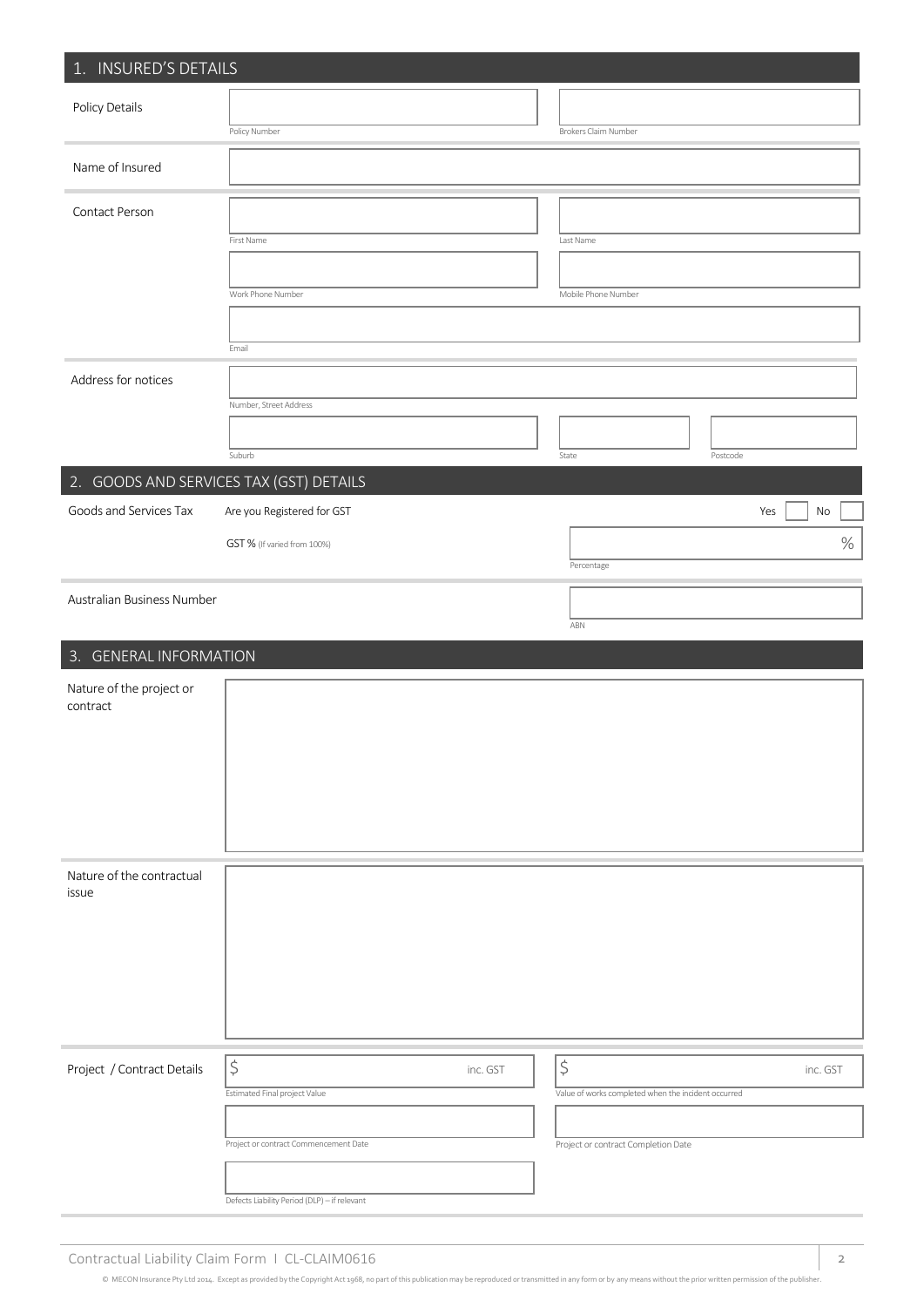| Loss or Injury Location       |                                                                                                                                                                |                           |
|-------------------------------|----------------------------------------------------------------------------------------------------------------------------------------------------------------|---------------------------|
|                               | Number, Street Address                                                                                                                                         |                           |
|                               |                                                                                                                                                                |                           |
|                               | Suburb                                                                                                                                                         | State<br>Postcode         |
| Loss Information              |                                                                                                                                                                |                           |
|                               | Date of Loss                                                                                                                                                   | Time of Loss / Event      |
| Police                        | Was the loss or damage reported to the Police or other authority?                                                                                              | No<br>Yes                 |
|                               | If Yes, please provide details of the report.                                                                                                                  |                           |
|                               |                                                                                                                                                                | Report number:            |
|                               |                                                                                                                                                                | Name of officer:          |
|                               |                                                                                                                                                                |                           |
|                               |                                                                                                                                                                | Police station or office: |
| 4. CATEGORY OF CLAIM          |                                                                                                                                                                |                           |
| Category                      | a. Does the claim refer to loss or damage to property? If 'Yes', you must complete Section 5.                                                                  | Yes<br>No                 |
|                               |                                                                                                                                                                |                           |
|                               | b. Does the claim refer to damage to third party property or injury or death? If Yes', you must complete Section 6                                             | Yes<br>No                 |
| 5. LOSS OR DAMAGE TO PROPERTY |                                                                                                                                                                |                           |
| What happened?                |                                                                                                                                                                |                           |
|                               |                                                                                                                                                                |                           |
|                               |                                                                                                                                                                |                           |
|                               |                                                                                                                                                                |                           |
| What is lost or damaged?      |                                                                                                                                                                |                           |
|                               |                                                                                                                                                                |                           |
|                               |                                                                                                                                                                |                           |
|                               |                                                                                                                                                                |                           |
|                               |                                                                                                                                                                |                           |
| Responsibility                | Who owned the lost or damaged property?                                                                                                                        |                           |
|                               | Who is making the contractual claim against you?                                                                                                               |                           |
|                               | In your opinion who is responsible for the loss or damage?                                                                                                     |                           |
|                               |                                                                                                                                                                |                           |
|                               | Estimate of loss                                                                                                                                               | \$                        |
|                               | Do you have, or do you know of, any other Insurance under which the loss or damage may be<br>claimed? If Yes, please provide details of other insurance cover. | Yes<br>No                 |
|                               |                                                                                                                                                                |                           |
|                               |                                                                                                                                                                |                           |
|                               |                                                                                                                                                                |                           |
|                               |                                                                                                                                                                |                           |
|                               |                                                                                                                                                                |                           |
|                               | PLEASE ATTACH A COPY OF THE CONTRACT WHICH ALLEGEDLY MAKES YOU RESPOINSIBLE FOR THIS PROPERTY                                                                  |                           |
|                               | 6. DAMAGE TO THIRD PARTY PROPERTY OR INJURY (OR DEATH) TO THIRD PARTY                                                                                          |                           |
| Person Injured                |                                                                                                                                                                |                           |
|                               | First Name                                                                                                                                                     | Last Name                 |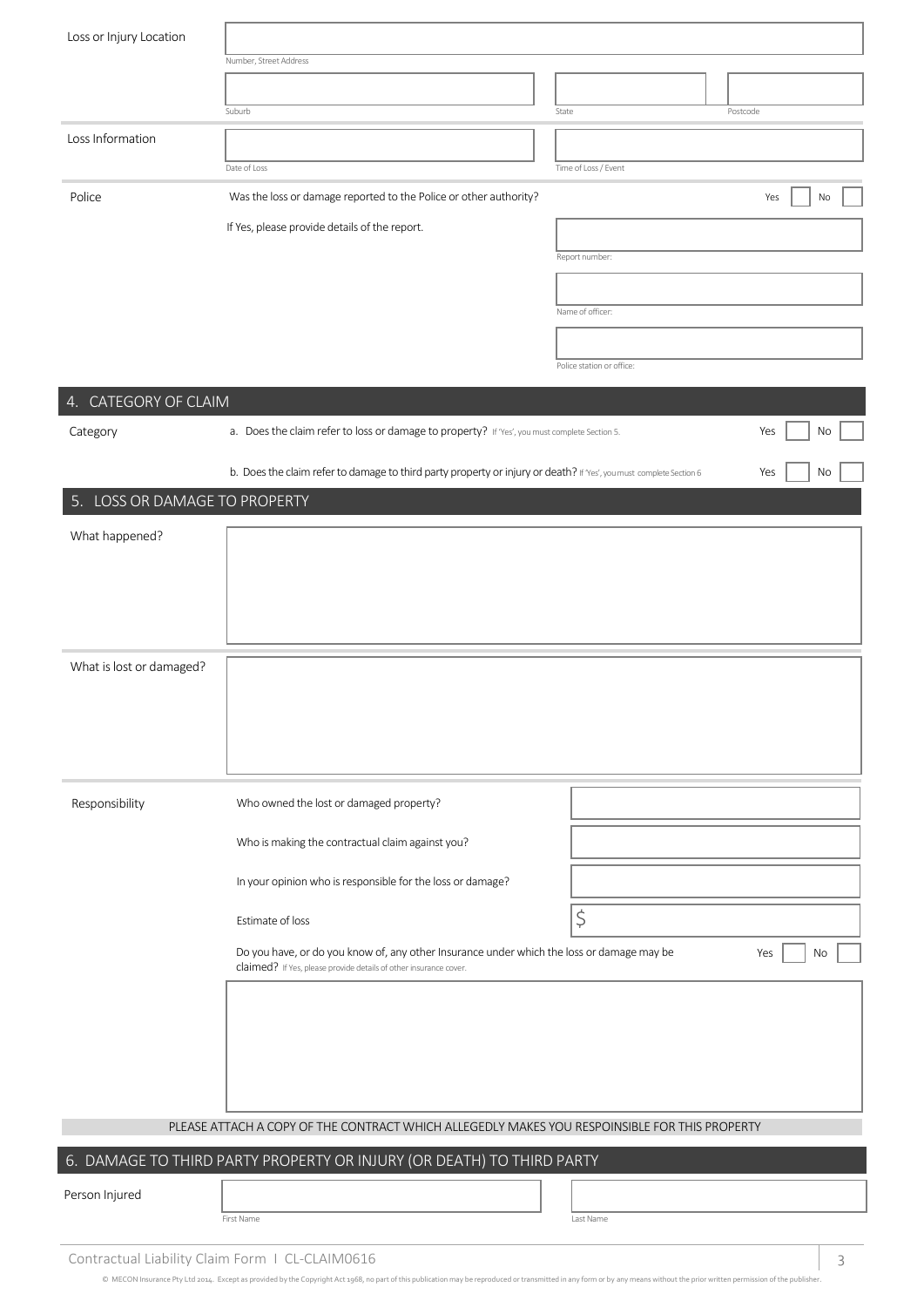|                                                                                                         | Number, Street Address                                                                                                                        |                       |           |
|---------------------------------------------------------------------------------------------------------|-----------------------------------------------------------------------------------------------------------------------------------------------|-----------------------|-----------|
|                                                                                                         |                                                                                                                                               |                       |           |
|                                                                                                         |                                                                                                                                               |                       |           |
|                                                                                                         | City / Suburb                                                                                                                                 | State<br>Postcode     |           |
|                                                                                                         |                                                                                                                                               |                       |           |
|                                                                                                         | Phone Number                                                                                                                                  | Mobile Phone Number   |           |
| What happened and what is<br>the injured person's<br>relationship to you and the<br>project / contract? |                                                                                                                                               |                       |           |
|                                                                                                         |                                                                                                                                               |                       |           |
| What injuries were                                                                                      |                                                                                                                                               |                       |           |
| suffered?                                                                                               |                                                                                                                                               |                       |           |
| What was your action at<br>the scene of the<br>occurrence and<br>subsequent action?                     |                                                                                                                                               |                       |           |
|                                                                                                         |                                                                                                                                               |                       |           |
|                                                                                                         |                                                                                                                                               |                       |           |
|                                                                                                         | Was hospitalisation required?                                                                                                                 |                       | Yes<br>No |
| Witness(es)                                                                                             | Were there any witnesses?                                                                                                                     |                       | Yes<br>No |
|                                                                                                         | If 'Yes' please provide details below<br>Witness #1                                                                                           | Witness #2            |           |
|                                                                                                         |                                                                                                                                               |                       |           |
|                                                                                                         |                                                                                                                                               |                       |           |
|                                                                                                         | Witness 1 - Full Name                                                                                                                         | Witness 2 - Full Name |           |
|                                                                                                         |                                                                                                                                               |                       |           |
|                                                                                                         | Postal Address                                                                                                                                | Postal Address        |           |
|                                                                                                         |                                                                                                                                               |                       |           |
|                                                                                                         | Phone Number                                                                                                                                  | Phone Number          |           |
|                                                                                                         |                                                                                                                                               |                       |           |
|                                                                                                         | Email Address                                                                                                                                 | Email Address         |           |
| Injured Party                                                                                           | Has any claim been made against you by the injured party / parties? If Yes, please attach copies of all correspondence relating to the claim. |                       | Yes<br>No |
|                                                                                                         |                                                                                                                                               |                       |           |
| Responsibility                                                                                          | Have you admitted responsibility to any third party? If Yes, please provide details.                                                          |                       | Yes<br>No |